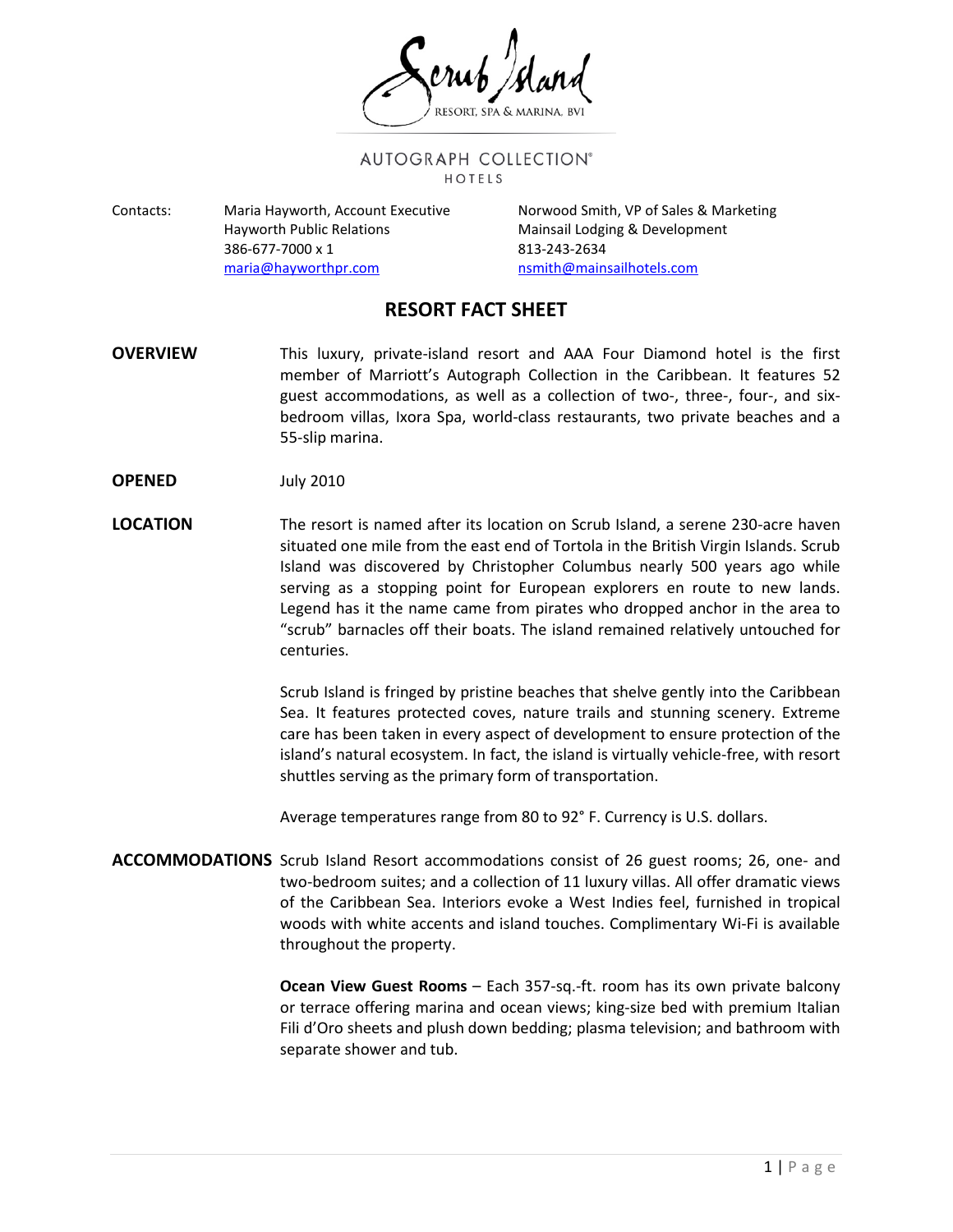**Ocean View Suites (2 Bedrooms)** – Similar to one-bedroom suites, the larger suites measure 1,614 sq. ft. and offer two bedrooms, each with a king-size bed, full bathroom and its own balcony/patio.

**Luxury Villas** – Offering 3,000 to more than 6,000 sq. ft of space, villas range from two to six bedrooms and offer expansive views of the Caribbean Sea. They feature large balconies and terraces, as well as SubZero®, Wolf® and Viking® appliances, enclosed rain showers and private pools. Villas can accommodate up to 10 guests. Private chefs and attendants are available upon request.

## **MARINA SERVICES** Scrub Island offers a 55-slip marina available for lease or transient docking, including five for mega yachts up to 160 feet. Recent renovation highlights include a Petrol Station, pumping both diesel and gasoline (opening July 2022), as well as pedestals that provide access to power and water. Sailing enthusiasts will appreciate the area's fair weather, constant gentle winds and easy access to more than 60 additional nearby islands.

Scrub Island is the closest destination to the North Drop, known as the "honey spot" for tuna and world-record Blue Marlin fishing. Guests can book full- or half-day fishing excursions complete with boat, guide and equipment. A variety of watercraft is available for group and private charters.

The shallows surrounding Scrub Island, as well as many nearby coves, bays, reefs and inlets, are ideal for snorkelers and divers. Snorkeling and diving trips may be arranged with Dive BVI located on property. Sightseeing charters may also be coordinated by resort hosts.

Scrub Island is home to Dream Yacht Charter, the world's leading charter company. Guests can now choose from a large fleet of catamarans and monohulls perfect for exploring the surrounding Caribbean waters.

Scrub Island's Marina is also home to America's #1 Sailing School®, Colgate Offshore Sailing School. For more than 50 years, Offshore Sailing School has taught more than 150,000 adults and families to sail or sail better.

First-time sailors or guests wanting to sharpen their sailing skills also have several learning vacation options at Scrub Island Resort, including Learn to Sail, Performance Sailing and Fast Track to Cruising courses.

An on-site Boaters Republic boutique with high-end resort wear and accessories, sundries shop with grab & go options, and Scrub Island Outpost, a full-service provisions store with gourmet foods, fresh produce, meats, seafood, beer, wine, spirits and more are all available to resort and mooring guests.

## **IXORA SPA** Named for the native tropical shrub, the Ixora Spa is perched on a hillside overlooking the crystal-clear waters of the Caribbean Sea, offering a haven to relax, refresh and re-energize. As a testament to the island's namesake,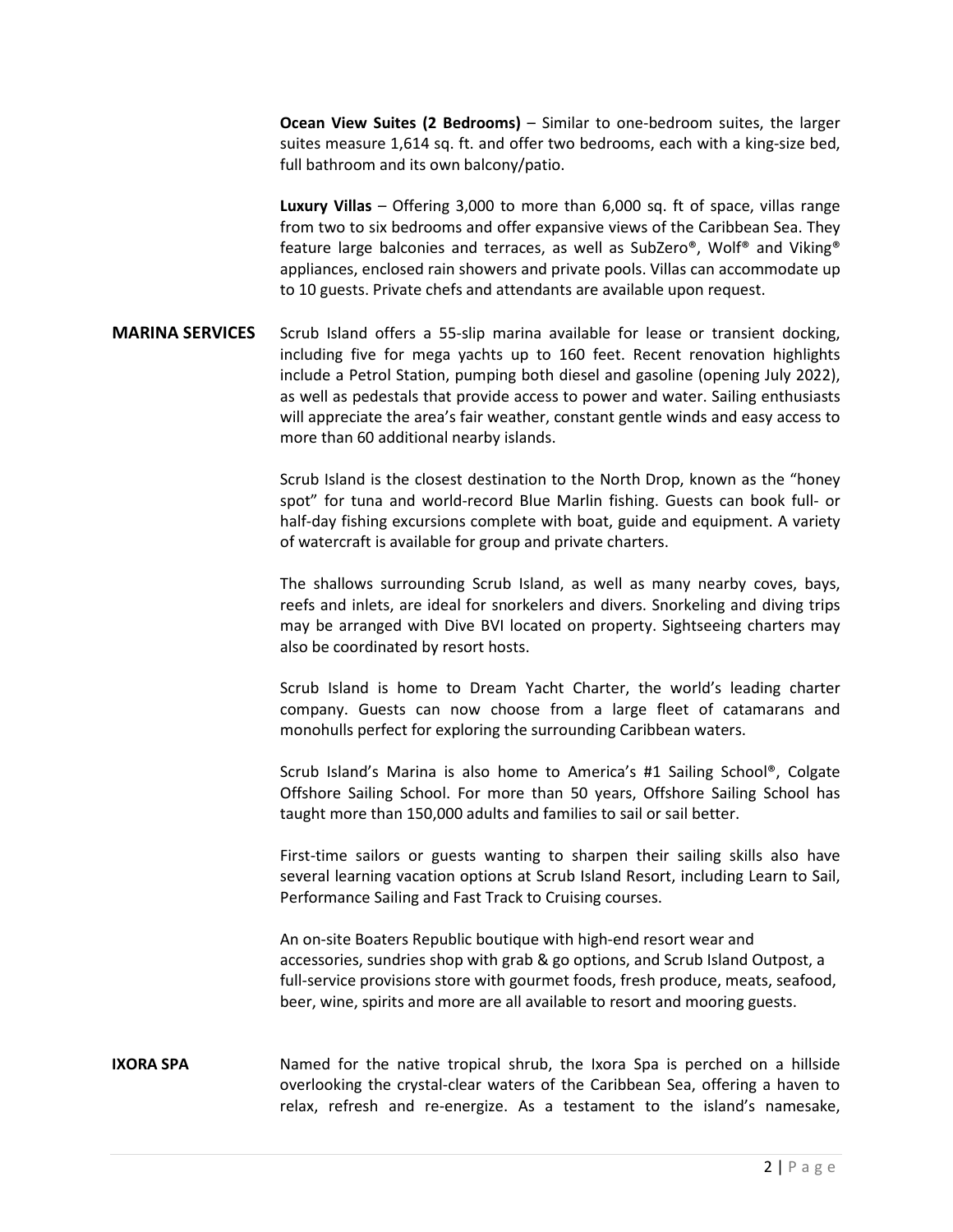signature scrubs are a requisite for spa goers seeking a true experience that embraces its cliffside sense of place. The 3,000-sq.-ft. facility features fullyrenovated treatment rooms offering breathtaking views unlike any other. The highly-trained therapists deliver masterful Ayurvedic experiences enticing the senses while rejuvenating the mind and refreshing the body. Featuring antioxidant-rich products crafted with natural botanicals and anti-aging formulations, the treatments of the Ixora Spa leave minds peaceful, muscles relaxed and skin beautiful. Guests will also enjoy the new yoga terrace that overlooks the Caribbean.

A fitness center with 24-hour access is equipped with 15 Life-Fitness machines and free weights.

**DINING & LOUNGES** Guests may choose from a selection of venues and take advantage of private chef services and in-room dining.

> **Cardamom & Co.** – Overlooking the marina and pool, the resort's signature restaurant features an exciting menu telling the story of the spice trade and its impact on the diversity of cultures and flavors found throughout the Caribbean.

> **Donovan's Reef Marina Bar & Grill** – This outdoor grill offers popular Caribbean favorites and features a newly thatched roof and open-air views of the resort and neighboring islands.

> **Scrub Island Outpost** – Located in Marina Village, the Café offers a deli menu with fresh fruit salad, made-to-order sandwiches and pizzas and a wide assortment of provisions – including coffee and baked goods – plus deli meats and cheeses, snacks, sweets, premium wines and liquor.

> **One Shoe Beach Bar** – Located on North Beach, One Shoe features a private pool and refreshing cocktail service.

- WEDDINGS Scrub Island Resort offers custom wedding and honeymoon packages as well as an on-site wedding coordinator. Venues include beachfront and poolside locations, or an elegant ballroom that can accommodate up to 120 people.
- **MEETINGS / EVENTS** Scrub Island Resort offers 7,000 sq. ft. of function space, including 2,100 sq. ft. of indoor contemporary meeting space – the most in the British Virgin Islands. The air-conditioned space, featuring natural stone flooring, accommodates up to 150 people and can be divided into three rooms. Each is equipped with audio-visual and video conference capabilities, DVR/VCR, projection screens, overhead and slide projectors, staging, lighting and wireless microphones. Outdoor function space is available as well. The resort can also arrange excursions for groups.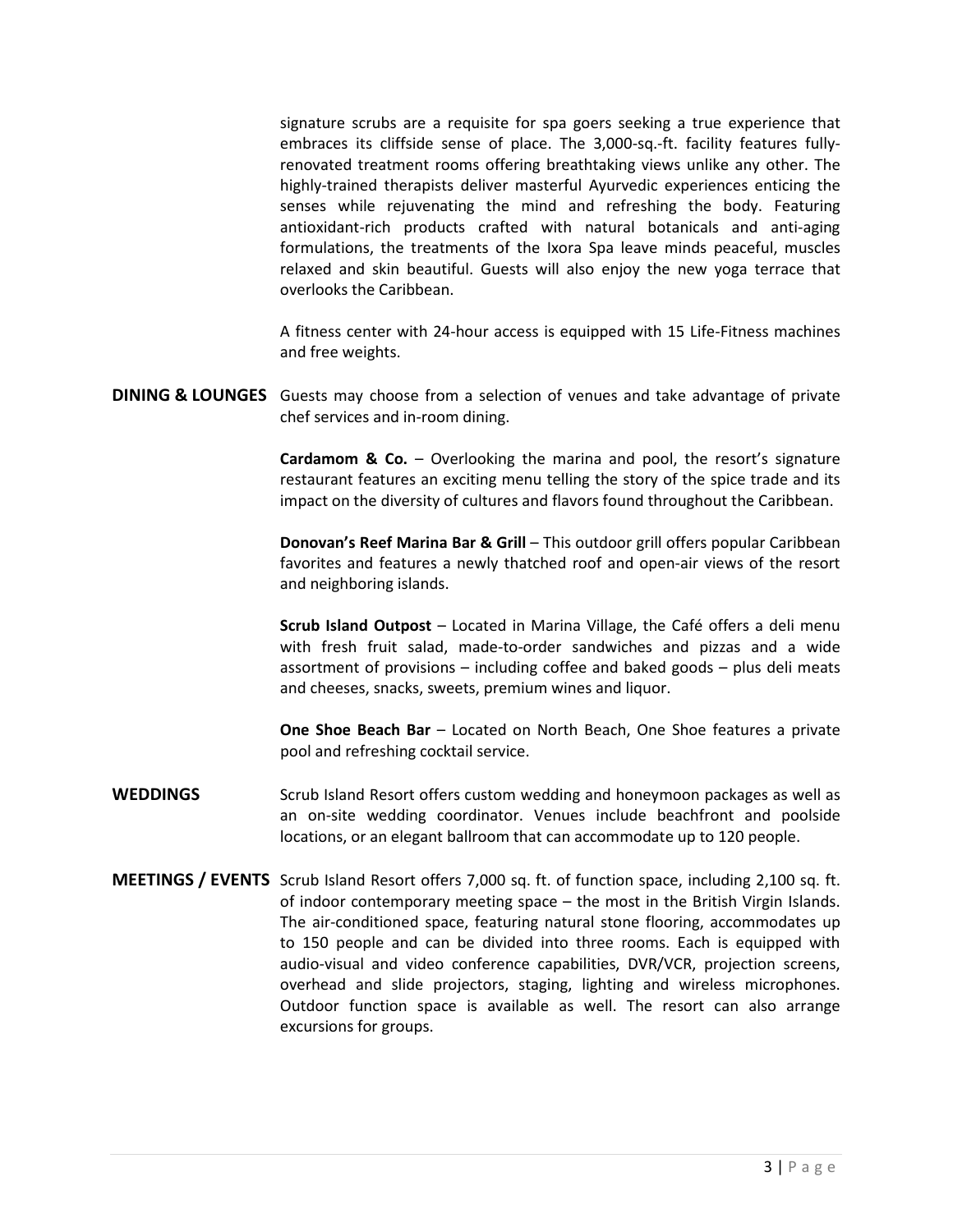The resort's business center is complete with computers, high-speed internet access, fax and copier machines. Complimentary wireless service is offered throughout the property.

**OTHER AMENITIES** Scrub Island Resort also features a lagoon-style, four-tiered pool with waterfalls and swim-up bar that has walk up access to Donovan's Beach. Sea kayaks and paddle boards are also available for guests' enjoyment.

> Guests can relax on three private beaches. North Beach offers 1,200 feet of white sand and features lounge chairs and convenient access to One Shoe Beach Bar.

> Scrub Island's lookout platform at the top of Big Scrub "wows" guests with 360 degree views from its 400-foot vantage point.

> Shopping is available in the resort's upscale boutique, Boaters Republic. Resort hosts can arrange excursions, boat rentals, spa treatments, restaurant reservations and personalized experiences for guests.

## **AIRLIFT / ENTRY** A valid passport is the principal entry requirement into the BVI. All U.S. and Canadian citizens must present a valid passport for all travel, whether by air or sea, to the islands.

**Terrence B. Lettsome (Beef Island) Airport (EIS)** – Upon arrival to the Beef Island Airport on Tortola, a Scrub Island representative will greet and drive guests to the Trellis Bay Dock, just a two-minute drive from the airport, where travelers will board the resort's private launch to Scrub Island. Scrub Island is just a 10-minute ferry ride from Tortola's Trellis Bay Dock. The complimentary ferry departs from Trellis bay 45 minutes after the hour, every hour starting at 5:45 a.m. From Scrub Island, the ferry departs every 30 minutes after the hour, every hour until 10:30 p.m.

**Luis Muños Marin International Airport (SJU)** – From San Juan, guests can take a 40-minute connecting flight to the Terrence B. Lettsome (Beef Island) Airport (EIS). Scrub Island is just a 10-minute ferry ride from Tortola via the resort's complimentary private launch.

**Cyril E. King Airport (STT)** – Upon arrival to St. Thomas via Cyril E. King Airport (STT), guests can catch a short taxi ride to the Charlotte Amalie Ferry Dock. Convenient private service is available through the resort's partners at Dolphin Water Taxi and Island Time, offering seamless connections from Red Hook directly to Scrub Island. Regional airlines also offer connecting flights to Tortola (EIS) from St. Thomas.

Scrub Island also has two heliports available to guests.